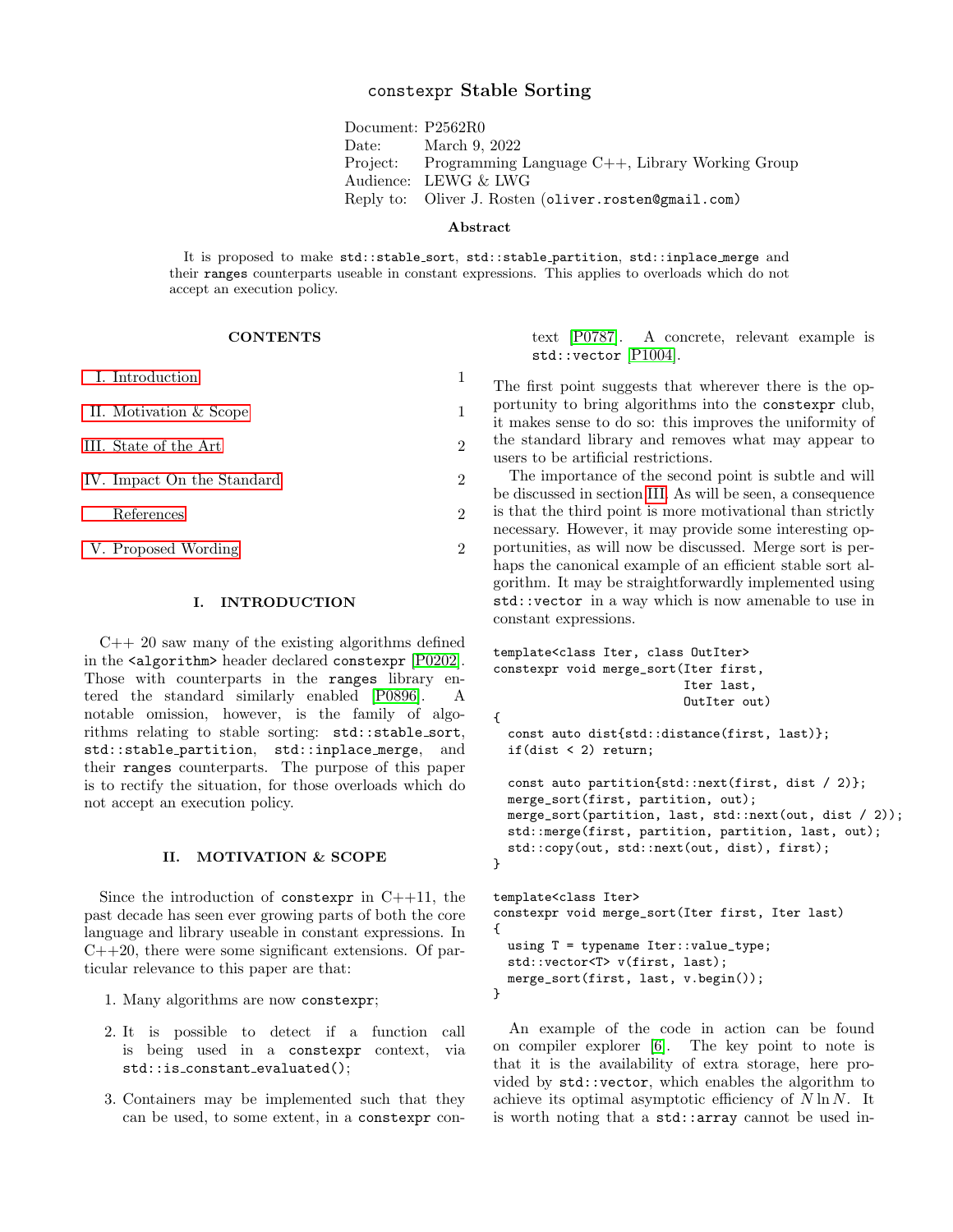stead. Tempting code along the lines of std::array<T, std::distance(first, last)> does not compile.

## <span id="page-1-0"></span>III. STATE OF THE ART

The reality of implementing stable sort (and related algorithms) for the standard library is more subtle than the example above supposes. Most importantly, it is not guaranteed that additional storage is available. Indeed, should this be the case, the standard relaxes the computational complexity requirements. For example, std::stable\_sort, is allowed to weaken to  $N \ln^2 N$ in this situation. Implementations typically deal with this by implementing some sort of merge-without-buffer helper function [\[7,](#page-1-9) [8\]](#page-1-10). Interestingly, these are directly amenable for use in constant expressions, since they can make use of things like iterator arithmetic and std::rotate. This begs the question: why aren't the stable sorting algorithms constexpr already?

The answer is that implementations branch, dynamically, according to whether or not additional storage is available. For current implementations, the path where it is available cannot directly be made useable in constant expressions. This is why the advent of std::is constant evaluated() is relevant: one solution (though not necessarily the most elegant!) is to ensure that in a constexpr context the algorithms of interest statically branch to take a constexpr-friendly route. Alternatively, it may be possible to rework implementations roughly along the lines of the std::vector example above.

The final subtlety to mention is that while merge sort has unbeatable asymptotic behaviour, it may not be all that fast for small numbers of elements. Therefore, im-

plementations typically resort to cruder sorting methods, such as insertion sort, below some threshold. This does not present any difficulties as far this proposal goes, since there are no barriers to implementing insertion sort in a manner suitable for constant expressions. And even if there were, std::is\_constant\_evaluated() would offer a solution.

## <span id="page-1-1"></span>IV. IMPACT ON THE STANDARD

This is a pure library extension. Library vendors may either patch existing implementations using std::is constant evaluated() or rework implementations such that they exploit the extended range of constexpr for containers. For the former, an implementation of the essential elements, based on libstdc++, can be found on github [\[9\]](#page-1-11).

### <span id="page-1-2"></span>REFERENCES

- <span id="page-1-12"></span>[N4901] Thomas Köppe, ed., Working Draft, Standard for Programming Language C++.
- <span id="page-1-4"></span>[P0202] Antony Polukhin, [Add Constexpr Modifiers to Func](http://www.open-std.org/jtc1/sc22/wg21/docs/papers/2017/p0202r3.html)tions in [<algorithm>](http://www.open-std.org/jtc1/sc22/wg21/docs/papers/2017/p0202r3.html) and <utility> Headers
- <span id="page-1-5"></span>[P0896] , Eric Niebler, Casey Carter, Christopher Di Bella [The One Ranges Proposal](http://www.open-std.org/jtc1/sc22/wg21/docs/papers/2018/p0896r4.pdf)
- <span id="page-1-6"></span>[P0787] , Peter Dimov, Louis Dionne, Nina Ranns, Richard Smith, Daveed Vandevoorde, [More constexpr containers](http://www.open-std.org/jtc1/sc22/wg21/docs/papers/2019/p0784r7.html)
- <span id="page-1-7"></span>[P1004] , Louis Dionne, Making [std::vector](http://www.open-std.org/jtc1/sc22/wg21/docs/papers/2019/p1004r2.pdf) constexpr
- <span id="page-1-8"></span>[6] <https://godbolt.org/z/n3vEsMr6e>
- <span id="page-1-9"></span>[7] [gcc/libstdc++-v3/include/bits/stl](https://github.com/gcc-mirror/gcc/blob/d9375e490072d1aae73a93949aa158fcd2a27018/libstdc%2B%2B-v3/include/bits/stl_algo.h) algo.h
- <span id="page-1-10"></span>[8] [libcxx/include/algorithm](https://github.com/llvm-mirror/libcxx/blob/a12cb9d211019d99b5875b6d8034617cbc24c2cc/include/algorithm)
- <span id="page-1-11"></span>[9] [https://github.com/ojrosten/sequoia/blob/](https://github.com/ojrosten/sequoia/blob/constexpr_stable_sort/Tests/Experimental/ExperimentalTest.cpp) [constexpr\\_stable\\_sort/Tests/Experimental/](https://github.com/ojrosten/sequoia/blob/constexpr_stable_sort/Tests/Experimental/ExperimentalTest.cpp) [ExperimentalTest.cpp](https://github.com/ojrosten/sequoia/blob/constexpr_stable_sort/Tests/Experimental/ExperimentalTest.cpp)

## <span id="page-1-3"></span>V. PROPOSED WORDING

The following proposed changes refer to the Working Paper [\[N4901\]](#page-1-12).

### A. Modification to "Header <algorithm> synopsis" [algorithm.syn]

// [alg.sorting], sorting and related operations // [alg.sort], sorting

. . .

template<class RandomAccessIterator>

constexpr void stable\_sort(RandomAccessIterator first, RandomAccessIterator last);

```
template<class RandomAccessIterator, class Compare>
```
constexpr void stable sort(RandomAccessIterator first, RandomAccessIterator last, Compare comp);

template<class ExecutionPolicy, class RandomAccessIterator>

void stable\_sort(ExecutionPolicy&& exec,  $\frac{1}{2}$  see [algorithms.parallel.overloads] RandomAccessIterator first, RandomAccessIterator last);

template<class ExecutionPolicy, class RandomAccessIterator, class Compare> void stable\_sort(ExecutionPolicy&& exec,  $\frac{1}{2}$  see [algorithms.parallel.overloads]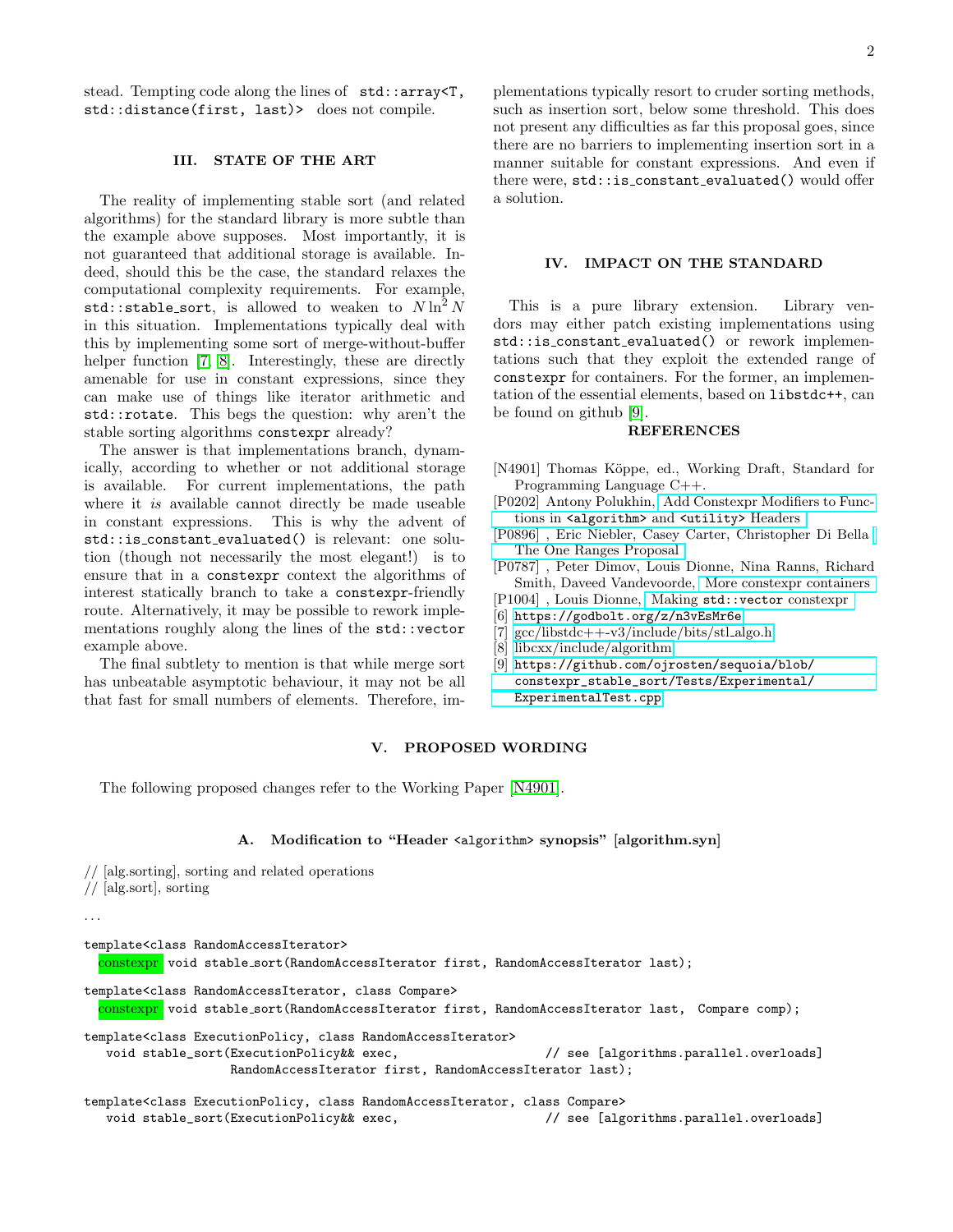```
RandomAccessIterator first, RandomAccessIterator last,
                    Compare comp);
namespace ranges {
    template<random_access_iterator I, sentinel_for<I> S, class Comp = ranges::less,
             class Proj = identity>
      requires sortable<I, Comp, Proj>
      constexpr I stable_sort(I first, S last, Comp comp = \{\}, Proj proj = \{\});
    template<random_access_range R, class Comp = ranges::less, class Proj = identity>
      requires sortable<iterator_t<R>, Comp, Proj>
      constexpr borrowed_iterator_t<R>
        stable_sort(R&& r, Comp comp = \{\}, Proj proj = \{\});
}
// [alg.partitions], partitions
. . .
template<class BidirectionalIterator, class Predicate>
  constexpr BidirectionalIterator stable partition(BidirectionalIterator first,
                                                  BidirectionalIterator last,
                                                  Predicate pred);
template<class ExecutionPolicy, class BidirectionalIterator, class Predicate>
 BidirectionalIterator stable_partition(ExecutionPolicy&& exec, // see [algorithms.parallel.overloads]
                                          BidirectionalIterator first,
                                          BidirectionalIterator last,
                                         Predicate pred);
namespace ranges {
    template<bidirectional_iterator I, sentinel_for<I> S, class Proj = identity,
             indirect_unary_predicate<projected<I, Proj>> Pred>
      requires permutable<I>
      constexpr subrange<I> stable_partition(I first, S last, Pred pred, Proj proj = {});
    template<bidirectional_range R, class Proj = identity,
             indirect_unary_predicate<projected<iterator_t<R>, Proj>> Pred>
      requires permutable<iterator_t<R>>
      constexpr borrowed subrange t < R stable partition (R&& r, Pred pred, Proj proj = {});
}
. . .
// [alg.merge], merge
. . .
template<class BidirectionalIterator>
  constexpr void inplace_merge(BidirectionalIterator first,
                               BidirectionalIterator middle,
                               BidirectionalIterator last);
template<class BidirectionalIterator, class Compare>
  constexpr void inplace_merge(BidirectionalIterator first,
                              BidirectionalIterator middle,
                               BidirectionalIterator last, Compare comp);
template<class ExecutionPolicy, class BidirectionalIterator>
  void inplace_merge(ExecutionPolicy&& exec, \frac{1}{2} see [algorithms.parallel.overloads]
                     BidirectionalIterator first,
```